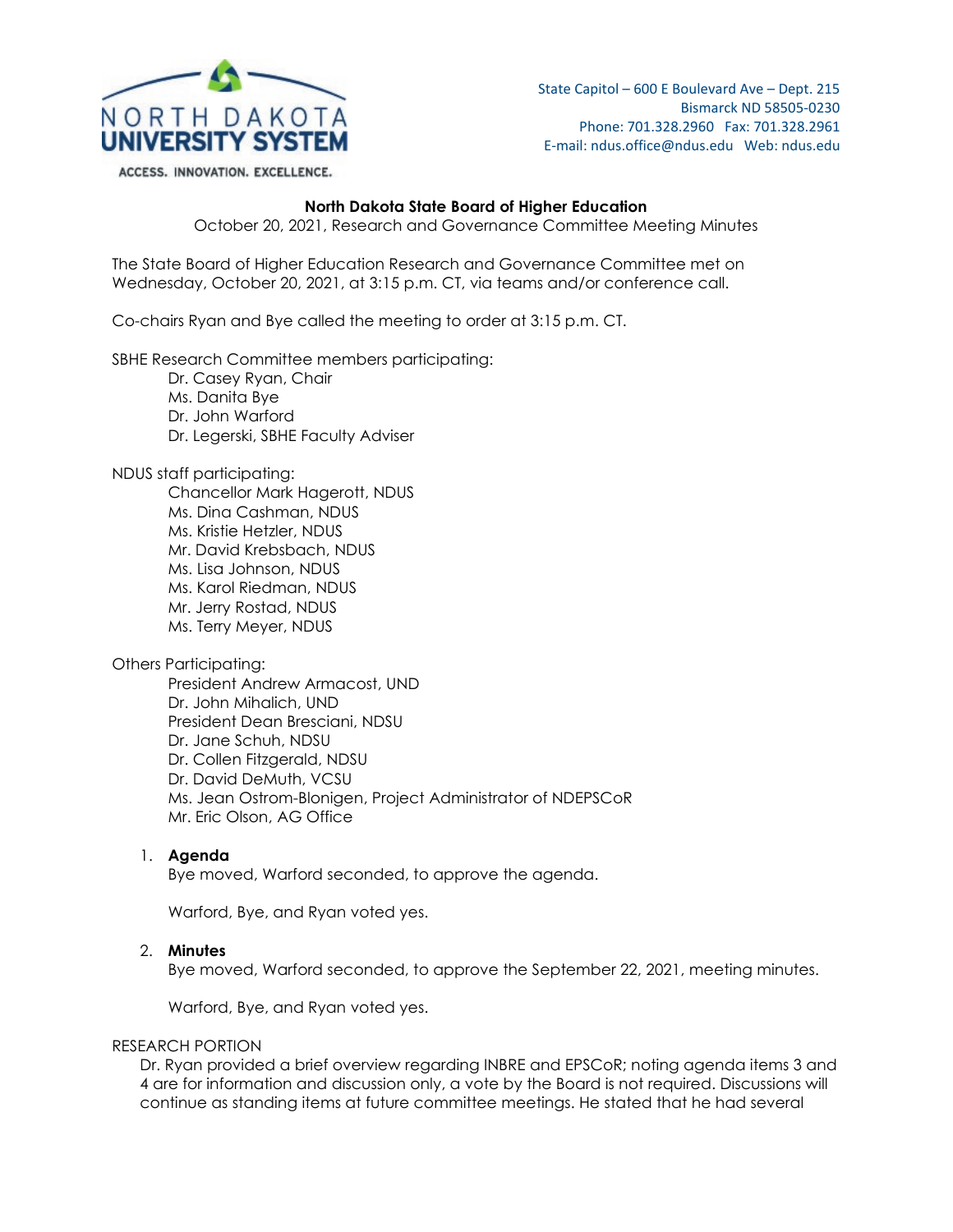discussions with both the UND and NDSU Presidents and representatives regarding the structure of INBRE and EPSCor. He has also reviewed several past and current documents and concluded that INBRE falls within UND's jurisdiction and EPSCoR with NDSU.

### 3. **INBRE**

The committee members and UND representatives discussed the current organizational and administrative structures. The current structure is under a redesign to ensure the appropriate scientific expertise maintains the program. The redesign is tentatively set to be complete by January 2022 and will be brought back to the committee with more information regarding the structure, management, and oversight of the grant.

# 4. **EPSCoR**

The committee members discussed the past, current, and future structure of managing and oversight of the EPSCoR grant. Currently there is an EPSCoR advisory committee that has been managing the grant; NDSU will work with that committee, and the Chancellor on a plan to transition to NDSU to manage it. EPSCoR will be a standing agenda item to further discuss the transition plan and keep the SBHE Research and Governance Committee informed on the process. Legal counsel, Mr. Olson, stated he didn't have concerns with the plan forward, with the exception of a binding MOU that is currently in place and will need to be addressed before a plan forward is finalized. Dr. Warford is the SBHE representative for EPSCoR; the Chancellor and Dr. Warford will work through the MOU process with President Bresciani and NDSU's VP of research and report back to the committee.

### GOVERNANCE PORTION

Mr. Eric Olson reviewed proposed policies [311](https://ndusbpos.sharepoint.com/:b:/s/NDUSSBHE/Ec_XMeYf15tAtxNFG0R3DPYByYeHXWN9WaIuqerlEjiKEw?e=5wNi7n) and [312:](https://ndusbpos.sharepoint.com/:b:/s/NDUSSBHE/EWXDBcBeWc1OhhZkwclTFmwBvHz-d3wODKrO2wOYEsBX0g?e=t6dbe3)

#### 5. **Policy 311, Public Records**

Mr. Olson explained that several changes have taken place regarding open records and the proposed changes are to provide guidance to the SBHE and institutions to comply with rules regarding open records. The proposed amendments bring the policy into compliance with the North Dakota Open Records law, and related transparency and privacy statutes. The updates also reflect changes related to FERPA and other privacy statutes. It puts more delineation on the protection of student records in response to disclosures. There is a section that lays out the process of how the institutions and the system office receive and provide documents in response to open records requests, including the fees that may be charged to a requester. It includes the process of releasing exempt records related to attorney work, product related to an active litigation matter or application, and materials that may otherwise be protected or exempt.

Committee members raised questions and concerns; including, whether creation of new policies is necessary, is the timing for it appropriate, and if the standard review process took place. The members requested more time to review but agreed to move it forward to the full SBHE as first read only and to have it return to the committee for further discussion at the November meeting.

Bye moved, Warford seconded, to recommend approval of first reading of policy 311.

Warford, Bye, and Ryan voted yes.

### 6. **Policy 312, Public Meetings**

Mr. Olson explained that 312 is a new policy on public meetings and lays out the processes to comply with open meetings law. The policy would be in addition to the annual training provided to the SBHE and during new board member orientation. It